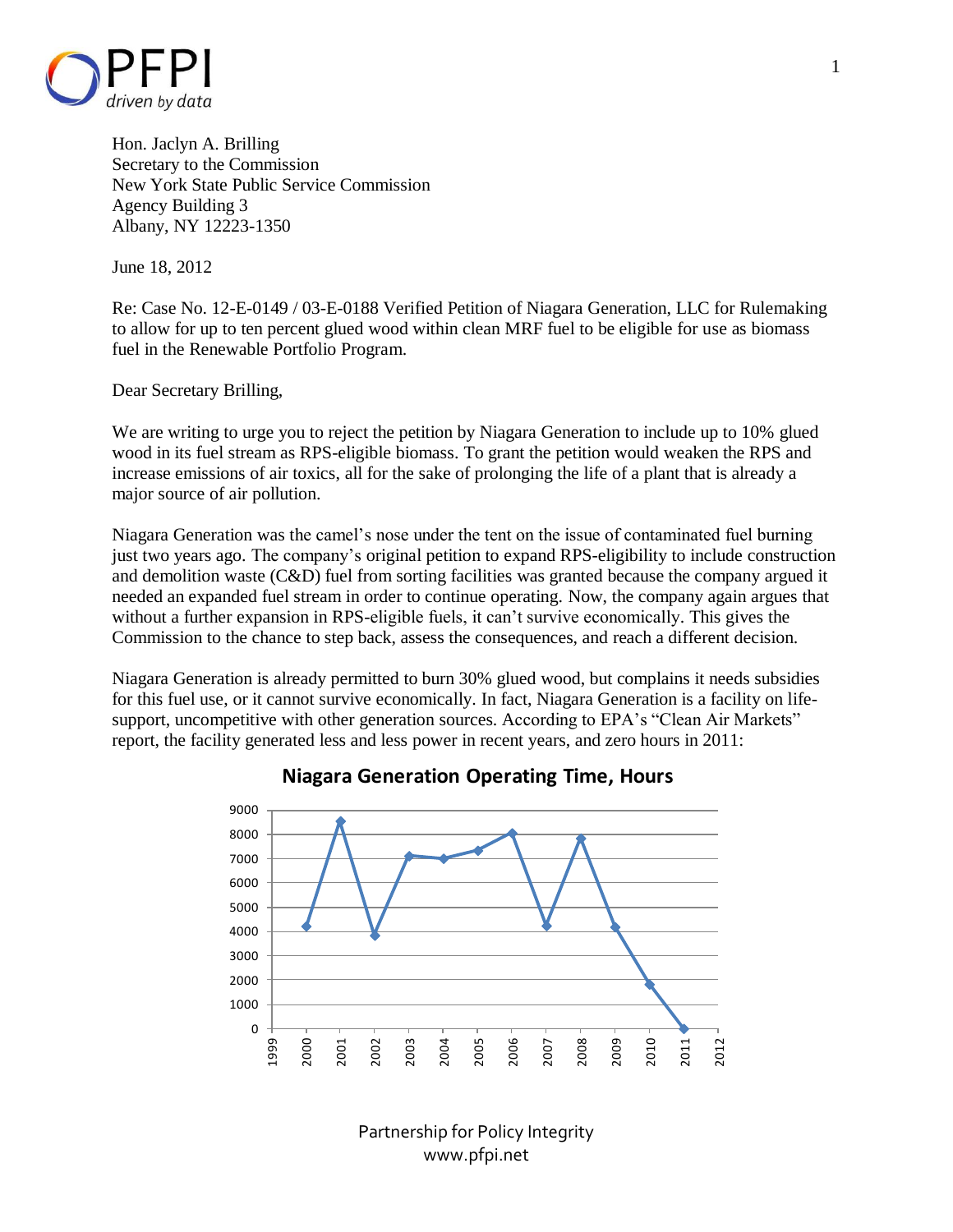When Niagara Generation does operate, it is an exceptionally polluting facility. The following graph shows the relationship between pollutant emissions and MWh generated in each year at the plant between 2000 and 2010. Data on vanadium and HCl stack emissions are from EPA's Toxic Release Inventory<sup>1</sup>; data on sulfur dioxide and nitrogen oxides are from EPA's Clean Air Markets report, as are the generation data. The graph is presented on a log scale, to allow co-presentation of varying values; for instance, HCl emissions vary from 10,000 lb (5 tons) to 100,000 lb (50 tons) per year.



As is true for any combustion facility, the more Niagara Generation operates, the more it pollutes – however, in this case, what the company is saying is that unless it receives additional ratepayerfunded subsidies for polluting, it can't be financially viable.

We urge the Commission to consider what a further broadening of the RPS fuel standard on behalf of this one struggling facility will mean for the RPS as a whole. It will open the door to even more burning of contaminated wood, emitting more pollutants and new classes of contaminants. As more types of waste wood become RPS-eligible, more facilities will be built, putting further pressure on the waste wood supply, and leading to further calls to expand the percentage of contaminated wood that can be burned. This is truly a slippery slope. It is impossible to generate a truly "clean" fuel stream from MRF fuel, as fuel testing indicates, and creating a greater appetite for it in the state will only increase pressure to weaken standards further.

The company claims that the fuel testing data they submitted as part of their application (Appendix B) demonstrate that including up to 10% glued wood will not violate fuel standards. However, the company did not test for the contaminants one would expect to find in glued wood. Instead, they tested for the suite of contaminants that were selected for screening based on the original definition of RPS-eligible fuel, which assumed *a priori* that glued wood was excluded. Thus, the contaminants

<sup>&</sup>lt;sup>1</sup> TRI data available at <u>http://iaspub.epa.gov/enviro/tris\_control.tris\_print?tris\_id=14304CHRSR5300F</u>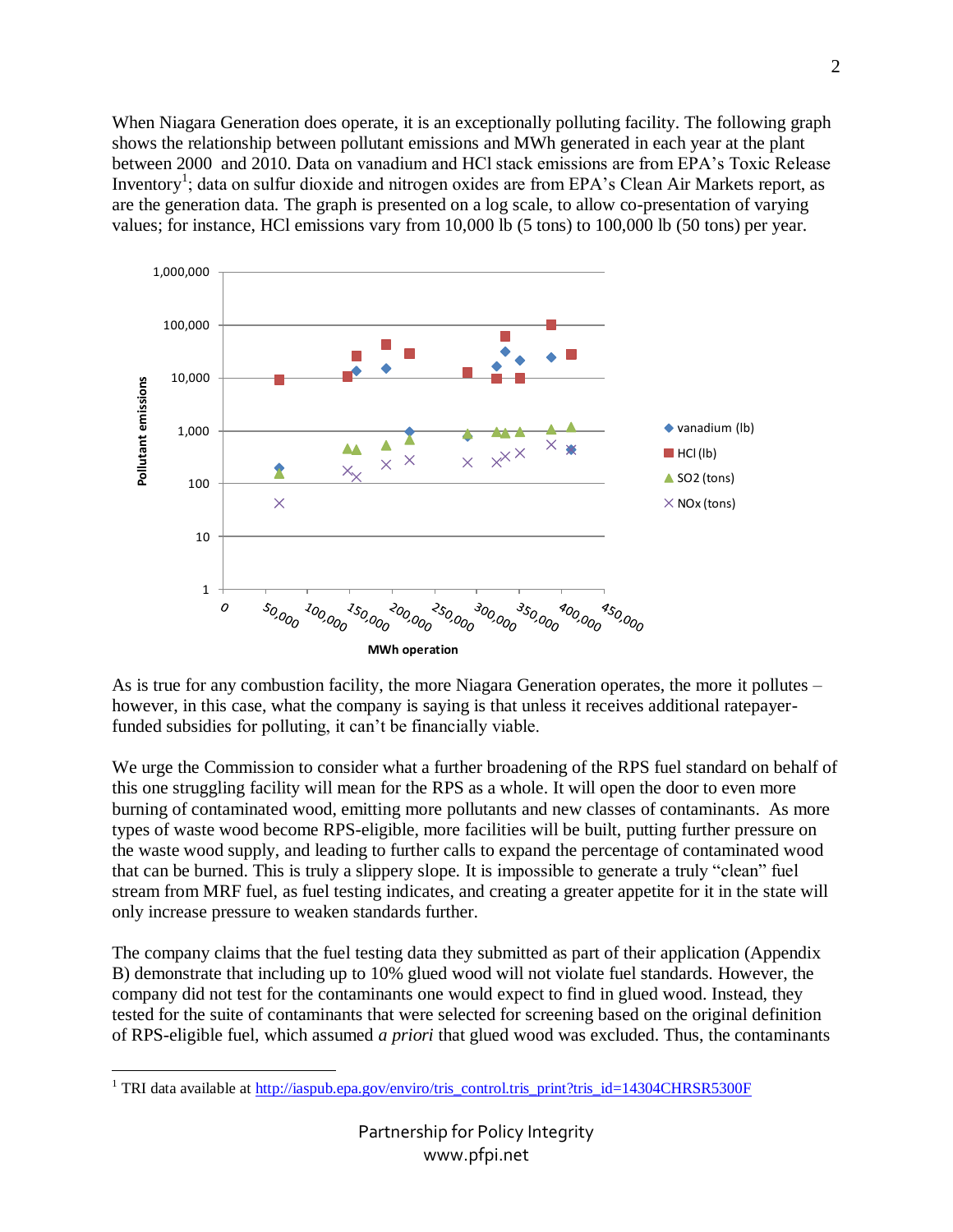include heavy metals that would be expected if pressure-treated wood were included, but not the organic toxics that are constituents of glued woods, such as formaldehyde.

Since any expansion in the RPS-eligible fuel stream would logically be assumed to lead to greater use of that fuel, no such expansion should even be contemplated without an extensive program of testing. The NYSERDA Biomass Guide makes it clear that authority for such testing exists, and that it does not need to be confined to the pollutants that are currently tested. Page 4-13 of the Guide states (emphasis added)

*"The sampling and screening analysis is intended to determine if any precursor compounds are present in the adulterated feedstock in levels that might lead to emissions of the air pollutants of concern at levels greater than those produced by unadulterated biomass. Thus, if any precursor elements or compounds are found in greater concentration than in the unadulterated biomass, a comparative air emissions test will be required for the air pollutant associated with that precursor*."

There is good reason to believe that emissions of organic hazardous air pollutants from combustion of glued wood can be significant. A study<sup>2</sup> of particleboard and plywood combustion found that emissions depended on combustion efficiency, and that certain conditions led to emissions of polycyclic aromatic hydrocarbons, toluene, and formaldehyde, with "major abundances" of benzene, naphthalene, acenapthylene and anthracene. Benzene emissions were observed to increase exponentially with carbon monoxide production.

As a facility that burns a variety of fuels of different moisture content, Niagara Generation is expected to have extremely variable carbon monoxide emission rates, which would correspond with high emission rates for air toxics. This is reflected in its permit, which allows the plant to emit 0.2 lb/MMBtu of carbon monoxide as an hourly standard, translating to about 505 tons per year. The facility does not have an oxidation catalyst, which is what would be required to reduce carbon monoxide and oxidize organic hazardous air pollutants such as those emitted by burning glued wood.

Allowing Niagara Generation to burn more contaminated fuels will also add more air pollution in what is already a highly impacted area. Tract-level estimates of air toxics concentrations from EPA's 2006 National Air Toxics Assessment (NATA) reveal that ambient concentrations of certain key pollutants emitted in high quantities by biomass, fuels and tire combustion already exceed health levels in the area. Compared to New York's annual exposure standards, which are derived to "protect the general population from adverse acute and chronic inhalation exposure", <sup>3</sup> EPA NATA data estimate that for the census tract where Niagara Generation is located, acetaldehyde levels are 292% of the annual health standard; arsenic concentrations are 261% of the standard, benzene concentrations are 1138% of the standard, and formaldehyde is 2690% of the standard. These are pollutants that are currently emitted by the plant and that would be reasonably expected to increase if the plant increased the amount of adulterated wood it was burning.

 $\overline{a}$ 

 $2$  Hoerning, J. et al. 1995. Organic Emissions From Combustion of Plywood And Particleboard. Argonne National Laboratory Symposium on Direct Coal Liquefaction. 1995, Chicago. Available at

[http://web.anl.gov/PCS/acsfuel/preprint%20archive/Files/40\\_3\\_CHICAGO\\_08-95\\_0676.pdf.](http://web.anl.gov/PCS/acsfuel/preprint%20archive/Files/40_3_CHICAGO_08-95_0676.pdf)

<sup>&</sup>lt;sup>3</sup> New York State Department of Environmental Conservation, Division of Air Resources, Air Toxics Section. 2010. DAR-1 AGC/SGC Tables. October 18, 2010, Albany, NY.